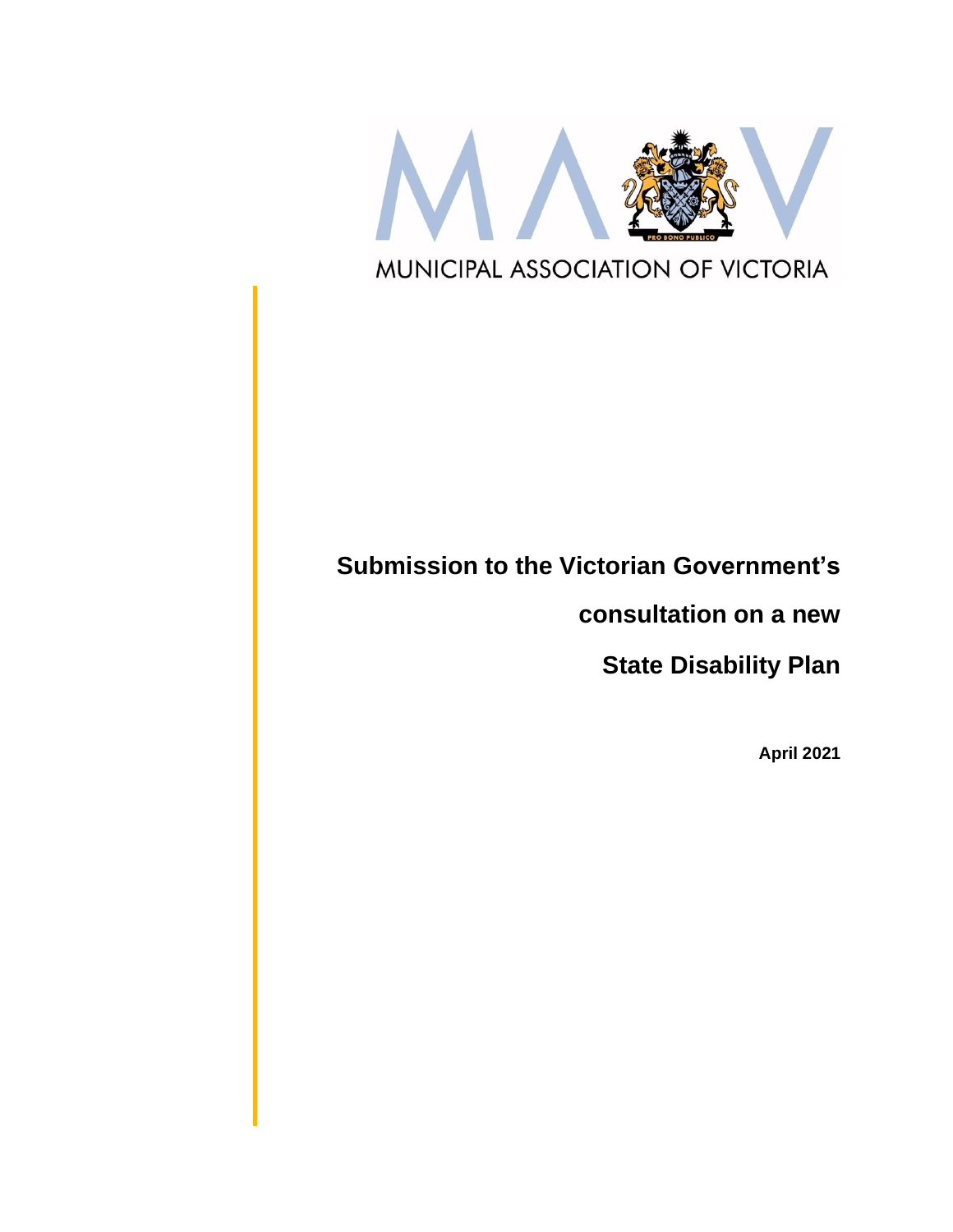

#### *© Copyright Municipal Association of Victoria, 2020.*

*The Municipal Association of Victoria (MAV) is the owner of the copyright in the publication Submission to the Victoria Government's consultation on a new State Disability Plan April 2021.* 

*No part of this publication may be reproduced, stored or transmitted in any form or by any means without the prior permission in writing from the Municipal Association of Victoria.* 

*All requests to reproduce, store or transmit material contained in the publication should be addressed to Liz Harvey on lharvey@mav.asn.au* 

*The MAV does not guarantee the accuracy of this document's contents if retrieved from sources other than its official websites or directly from a MAV employee.*

*The MAV can provide this publication in an alternative format upon request, including large print, Braille and audio.*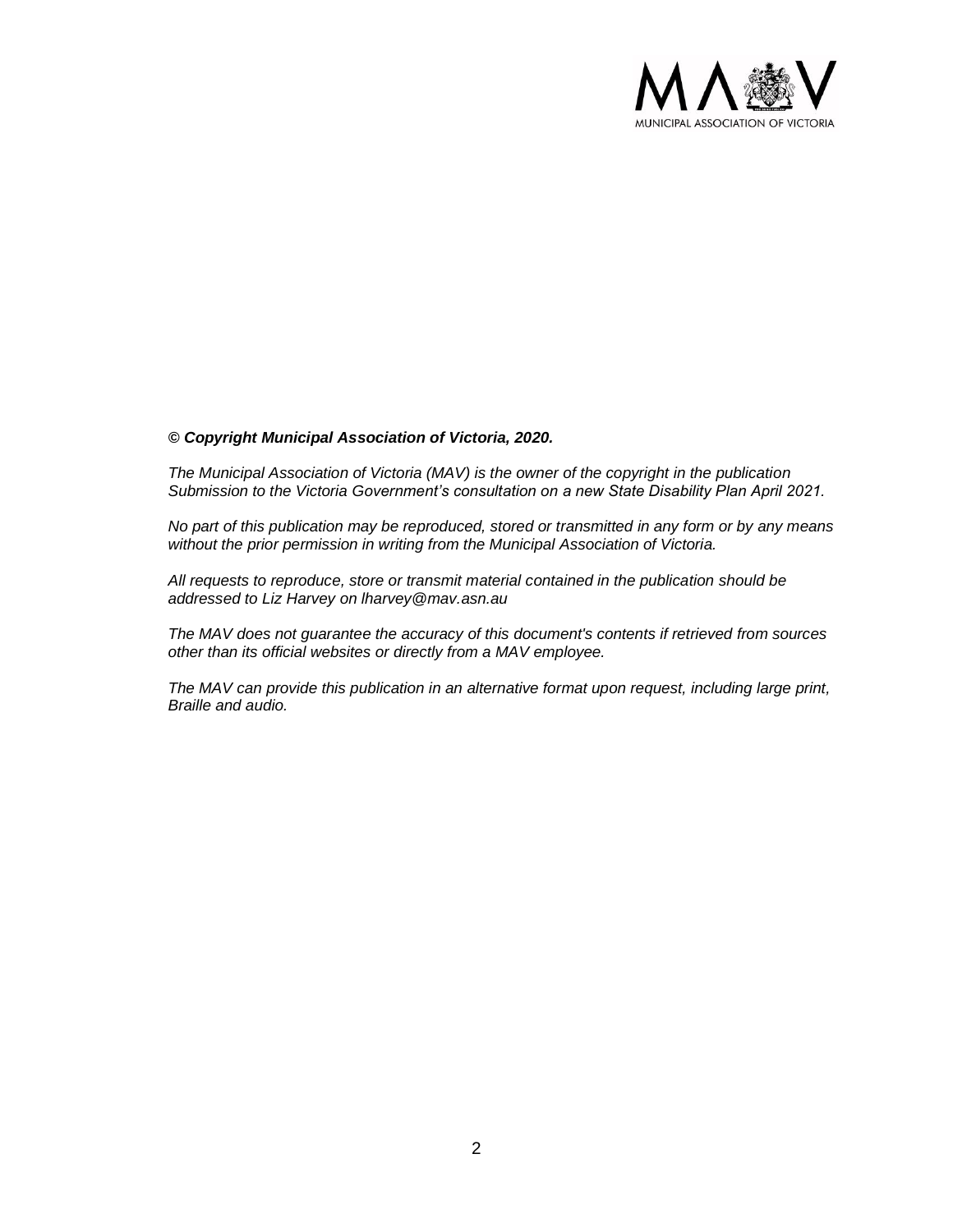

## 1. Introduction

The Municipal Association of Victoria (MAV) is the legislated peak body representing Victoria's 79 councils. Local government has multiple roles relevant to the Victorian government's consultation on developing a new Victorian State Disability Plan. We welcome the opportunity to address issues raised in the Consultation Paper from the Office for Disability in the Department of Families, Fairness and Housing, and to provide comment on some key issues relevant to local government. Some councils may be making their own submissions in response to the Consultation Paper.

The MAV submission on the 2017-20 State Disability Plan emphasised the importance of state and local governments working together. It also highlighted the importance of the funded Building Inclusive Communities (BIC) program. Since the BIC program ceased, for the first time in two decades neither MAV nor councils have received any funding to support state-wide and inter-council collaboration and strengthen and continually improve this kind of important community-facing work. Council resources continue to tighten in the context of own-source revenue constraints, declining grants and increasing service demands. Continued sector-wide collaboration and reform will be challenging if there is no centralised mechanism to bring councils together to share case-studies and develop practical approaches to improve access to services and local facilities for people with disabilities.

As the recognised voice for local government in Victoria, our role is to:

- represent and advocate for local government interests
- build the capacity of Victorian councils
- facilitate effective networks
- initiate policy development and advice
- support councillors
- promote the role of local government.

Councils have a role as civic leaders, planners, employers, advocates, managers of public environments and providers of community, arts and sport/ leisure services. They often work in partnership with community organisations and individuals using a place-based approach.

This submission strongly recommends that local government's role and its potential for future involvement in disability access and inclusion be acknowledged and featured in the new State Disability Plan. An implementation plan with associated partnership funding will also strengthen the reach and effective delivery through the life of the new Plan.

We would welcome and value the opportunity to continue to work with DFFH to identify key issues which can addressed at a local level, and the necessary funding which would be required.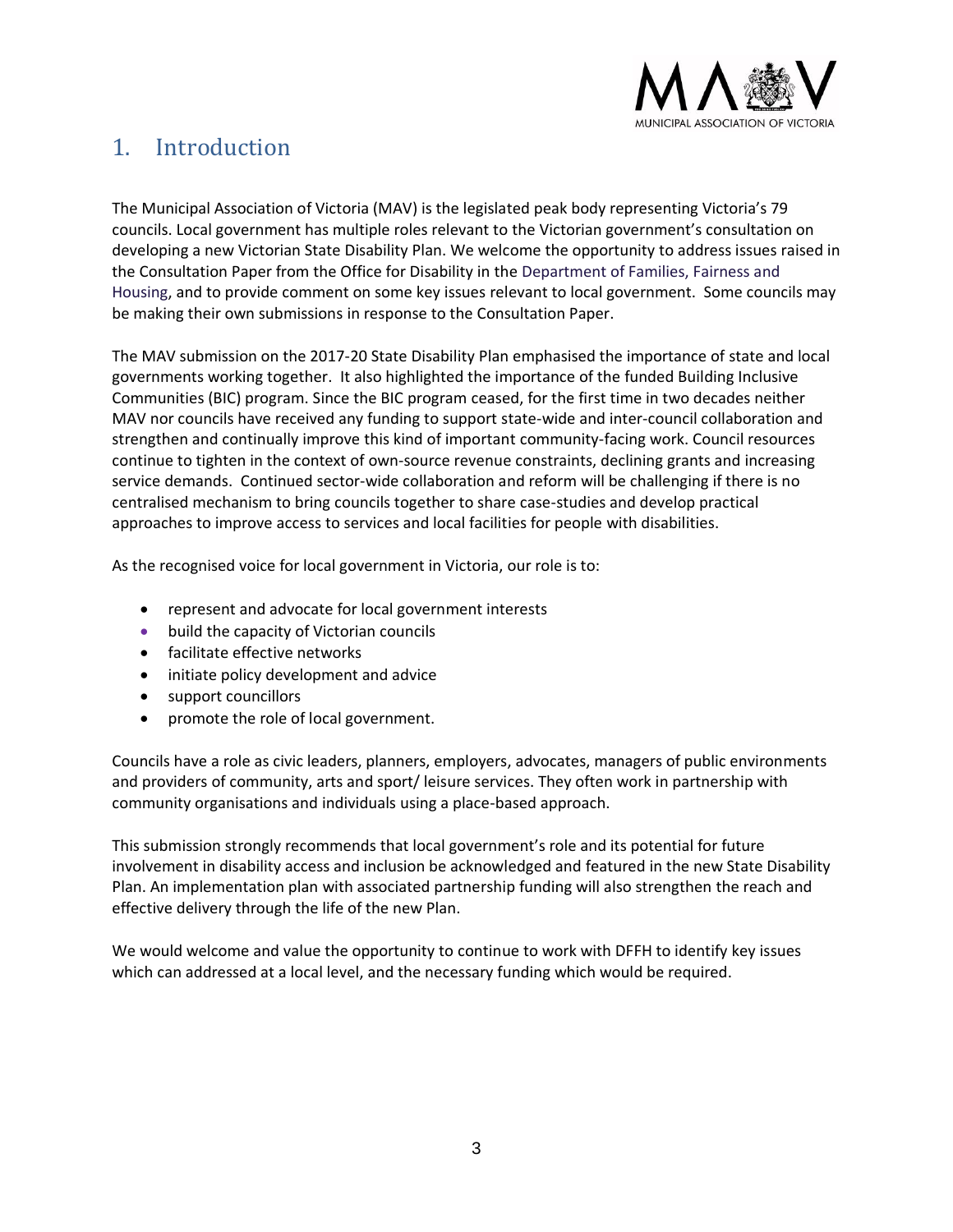

# 2. MAV response

Set out below are our responses to key topics of interest to local government which are included in the Consultation Paper.

## **Improving how we describe disability and disability inclusion in the next plan**

Local government recognises the social model of disability and supports a Human Rights approach through council Disability Action Plans. The MAV developed the [Creating a more inclusive community](https://www.mav.asn.au/__data/assets/word_doc/0011/7103/Creating-a-more-inclusive-community-for-people-with-a-disability-framework.docx)  [for people with a disability framework \(Word -](https://www.mav.asn.au/__data/assets/word_doc/0011/7103/Creating-a-more-inclusive-community-for-people-with-a-disability-framework.docx) 191KB) to assist councils in doing this through addressing ways in which barriers to participation and access can be reduced.

The strategic framework guides Victorian councils to work in the following ways to continue to systematically improve inclusion for people with a disability and their families. It describes what councils can do to facilitate better inclusion:

- 1. A whole-of council approach
- 2. Incorporate access and inclusion objectives in key strategic documents
- 3. Facilitate civic participation and inclusive consultation
- 4. Systematically improve the accessibility of council buildings and infrastructure
- 5. Inclusive communication and information approaches
- 6. Accessible and inclusive council services, programs and events
- 7. Strategic use of statutory and regulatory roles
- 8. Improve employment opportunities
- 9. Influence community attitudes and perceptions
- 10. Exercise leadership in advocating to other organisations
- 11. Foster partnership and collaboration
- 12. Effective accountability practices
- 13. Reviewing and evaluating progress

Disability should be recognised as a diversity characteristic in local communities. Intersectionality is emerging as a trend in council approaches to diversity, partly as a result of the current high-profile work happening in councils to meet the requirements of the Gender Equality Act 2020. How disability affects people can include intersection with gender, CALD background, LGBTIQ+ identity, Aboriginal and Torres Strait Islander communities and the different age cohorts including children, young adults and older adults. The challenge is to ensure that priority issues specifically relating to people with disability are not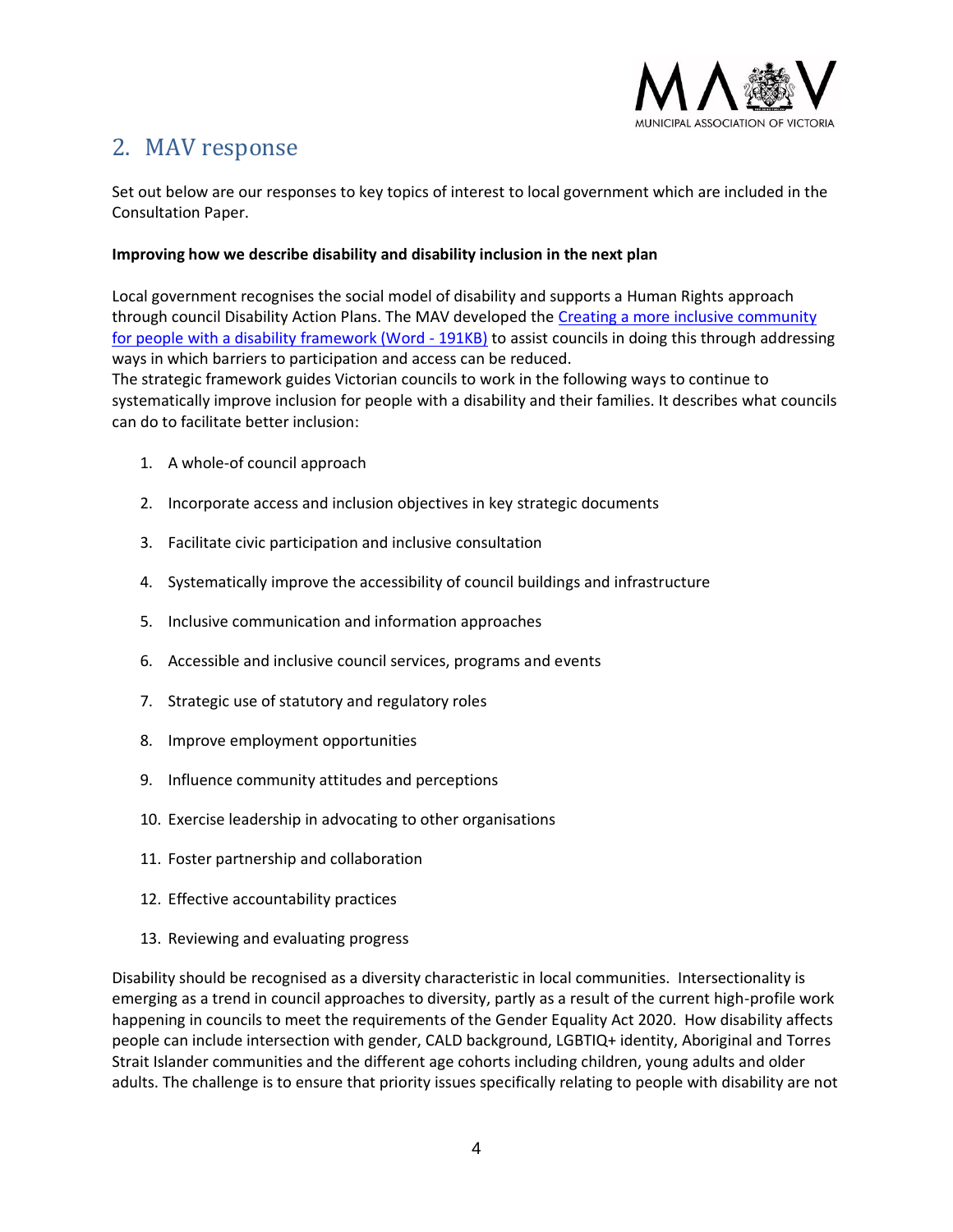

overlooked in the process of promoting recognition and inclusion for a wider range of people who face disadvantage due to other attributes.

The needs of some specific groups should be addressed in the State Disability Plan. In its role of advocacy in support of the disability sector, MAV recognises the positions put by other organisations. For example, we support the 10 priorities developed by the First Peoples Disability Network Australia being referenced in the new State Disability Plan.

Prevention of Violence Against Women is currently a priority social policy area for many councils. Under "Fairness and safety" there needs to be more focussed action on the unacceptably high number of women with disabilities experiencing domestic violence. Women With Disabilities Victoria works actively on this issue and MAV would like to see this issue addressed in the State Disability Plan.

Councils tend to use a wide definition of disability and commonly include people with a psychosocial disability. It is important that the State Disability Plan explicitly includes these people, particularly as the transition to the NDIS caused new problems for people most likely to fall between the gaps. The Report of the Royal Commission into Victoria's Mental health system is a relevant source. For example, local government has a particular interest in the recommendation on Community Collectives.

The MAV strongly supports *Every Opportunity* – Victorian economic participation plan for people with disability 2018-2020 that sits alongside the *Absolutely Everyone* State Disability Plan. Councils continue to be very interested in initiatives which provide more employment, work experience and training for people with disability. Financial disadvantage clearly exacerbates other barriers for people with disability to participate equally in community life. Also, community attitudes to disability can be changed through positive relationships with people with disability in the workplace. The MAV's Disability Employment and Economic Participation (DEEP) Project was funded by Office for Disability under the *Every Opportunity* plan. It is a good example of how State government resources can stimulate valuable activity in the local government sector. Further Victorian government resourcing in this area would be welcome.

## **Finding better ways to include people with disability in making the next plan**

The 2020 COVID pandemic has been very disruptive to the work of the Victorian government and councils. We acknowledge that the planned State Disability Plan consultation had to be paused for most of the year. Now that we are learning how to live and accommodate working in a COVID-safe environment, it is timely that the development of the new State Disability Plan continues, and that communities are engaged in its development.

One result of the COVID lockdown is that more people are now confident to attend online meetings, webinars and workshops. The MAV has found that the increased emphasis on internet-based communications has markedly improved the participation rates of people in regional and rural councils. There is some evidence that online community participation may be a benefit for some people with disability as it cuts out the barriers in transport and the built environment. However, it brings new focus to the issue of the digital divide. Support is needed to ensure people have equitable access to the equipment, software and training they need.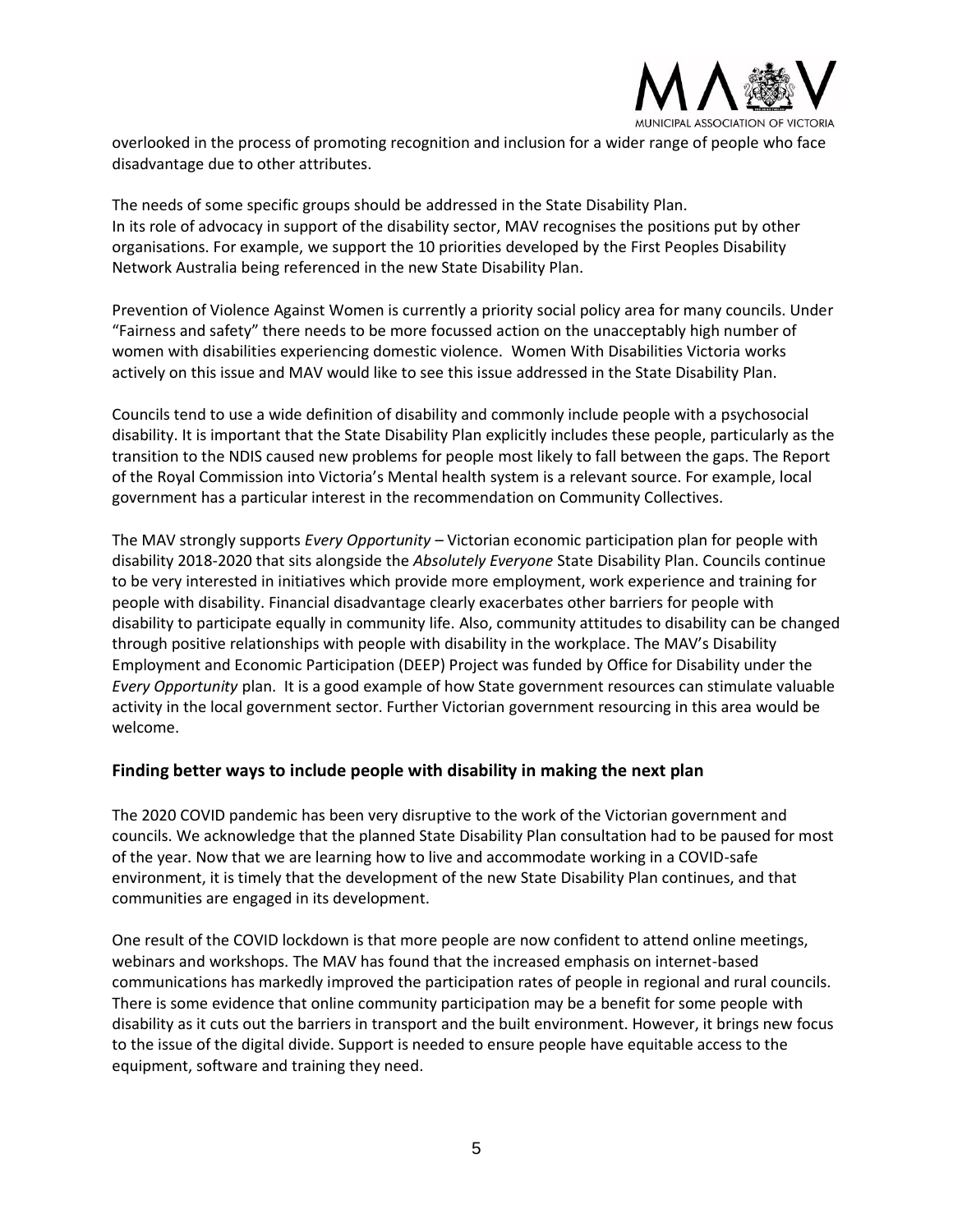

Co-design is a strong trend in the disability community. While it is a good outcome of the "nothing about us without us" approach to participation, there are many ways to do it. Lived experience of disability is a crucial element of any policy development but those using it need to be mindful that the agenda doesn't give too much influence to those with the loudest voices. This is an ongoing issue addressed by councils in many different advisory committees and should be considered by the Victorian government.

It is not the responsibility of people with disability to have all the answers and the expertise needed to address the barriers they face. Governments and other organisations need to do the policy development work and research that is needed. Organisations, including all levels of government, must invest their resources to translate the codesigned activities into tangible outcomes.

The Victorian Disability Advisory Council (VDAC) ensures the voices of people with disability are heard by the Victorian government. It is less effective in its liaison with people in the disability community across the state. Councils typically have a mechanism to consult with local people with disability – Disability Advisory Committees (DACS), other Access and Inclusion committees and local networks. It would be ideal to see the VDAC connect with these wider contacts to inform their advice to the State. Resourcing will be needed to facilitate this process. Since the defunding of the Building Inclusive Communities program in 2020, councils receive no financial support for any community-facing work or to assist other levels of government in their policies and plans. The MAV knows that civic participation of people with disability through the council advisory mechanisms is sometimes a starting point or stepping-stone to other leadership roles. It is also a path into learning skills and a gateway into volunteering or employment. In this context, there is an opportunity for the Victorian government to support this process through resourcing the community-facing work of DACs.

The State Plan can be informed by other consultations of people with a disability as the main issues identified are often the same. For example, the Interim Report of the Royal Commission into Violence, Abuse, Neglect and Exploitation of People with Disability is a good source because many people with disability have given evidence.

The Commonwealth government has also undertaken a large national consultation to aid the development of the next National Disability Strategy. *"Throughout the consultation activity, people identified areas of concern and issues, which should be addressed in the next national disability strategy to help improve the lives of people with disability in Australia. Feedback is summarised in four key areas:*

- *Upholding the rights of people with disability*
- *Inclusion in community life*
- *Independence and wellbeing*
- *Responding to the NDIS and other emerging areas."*

## *(Summary report - to help shape the next national disability strategy (beyond 2020))*

Some councils have undertaken their own local community consultations in the last two years with people with disability on specific topics and to develop their Disability Action Plans. If asked, councils are likely to respond positively to providing these reports to the Victorian government.

## **Strengthening the state disability plan outcomes framework**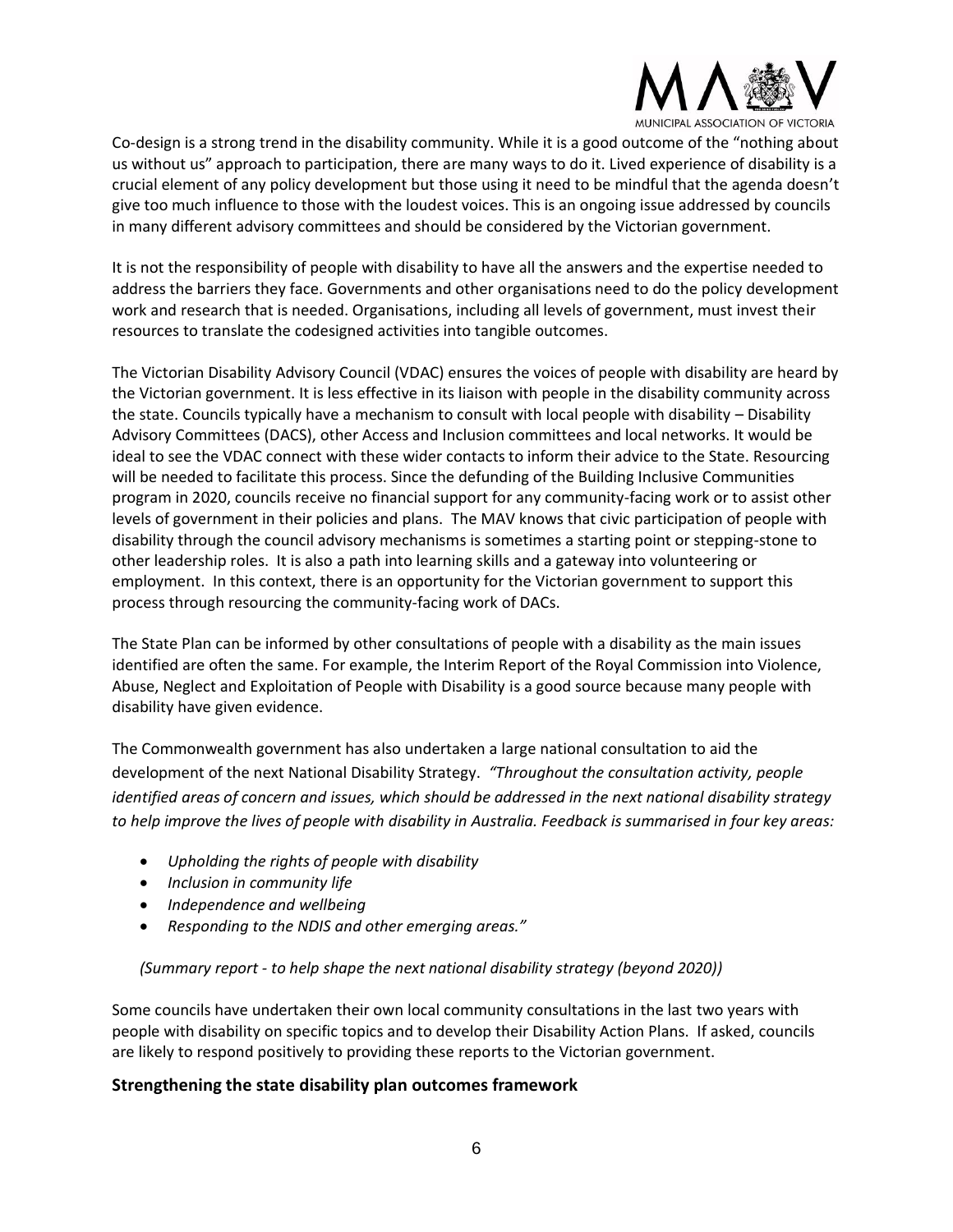

There is a proposal to add Intimacy and Recognition/Pride to the Outcomes framework.

While these are interesting to debate, they are examples of several future aspirations that can be referenced but require further consideration before they are strongly focused on in the next State Disability Plan. The existing domains in the Outcomes framework (page 21 in *Absolutely Everyone*) are Inclusive Communities, Health, Housing and Wellbeing, Fairness and Safety and Contributing Lives. These are still relevant and can accommodate Intimacy in Fairness and Safety, and Recognition/Pride in Inclusive Communities. Recent discussions in local government identifies that these topics are likely to attract both supporters and opponents. From a practical "action" point of view, it may be better to continue to focus on priority issues and domains in the Outcomes framework.

We are aware that the Commonwealth government is also developing an Outcomes framework for the National Disability Strategy and it would be useful if this was aligned to the State framework. It will be part of the national strategy that all states and territories will sign.

The new State Disability Plan may also reference the findings in the 2020 Interim Report of the Royal Commission into Violence, Abuse, Neglect and Exploitation of People with Disability.

## **Introducing overarching approaches to strengthen government commitments under the new plan**

Community attitudes and universal design are still relevant and are commonly considered by councils.

There needs to be more focus on what works well to change community attitudes. As individual people with disability become more included and recognised in community life, it is to be hoped that other people will become more confident. It is recognised that attitudinal change is a whole-of-society issue and too far-reaching for local or state governments to achieve individually. We recommend that the Victorian government lobby the Commonwealth to take up this issue in the new National Disability Strategy.

The concept of Universal Design has long been supported by officers working on disability access in councils. It is commonly used in terms of infrastructure and the built environment although it is equally applicable to communications and customer service. A new network of professionals interested in promoting Universal Design in local government is being formed.

We would welcome promotion of Universal Design in the State Disability Plan.

## **Supporting the interface between NDIS and mainstream services**

This is a priority as the majority of people with disability are not eligible for NDIS funding and will increasingly need to use mainstream services. The National Disability Strategy consultation also addresses access to mainstream services. The following quotes address barriers to mainstream health care. However, the situation is replicated in other important mainstream sectors.

*"People were concerned that focusing only on the NDIS could leave out millions of Australians with disability, including people over the age of 65, refugees and new migrants, people in rural and remote locations and those whose disabilities are less understood. Some people said the significant focus on the*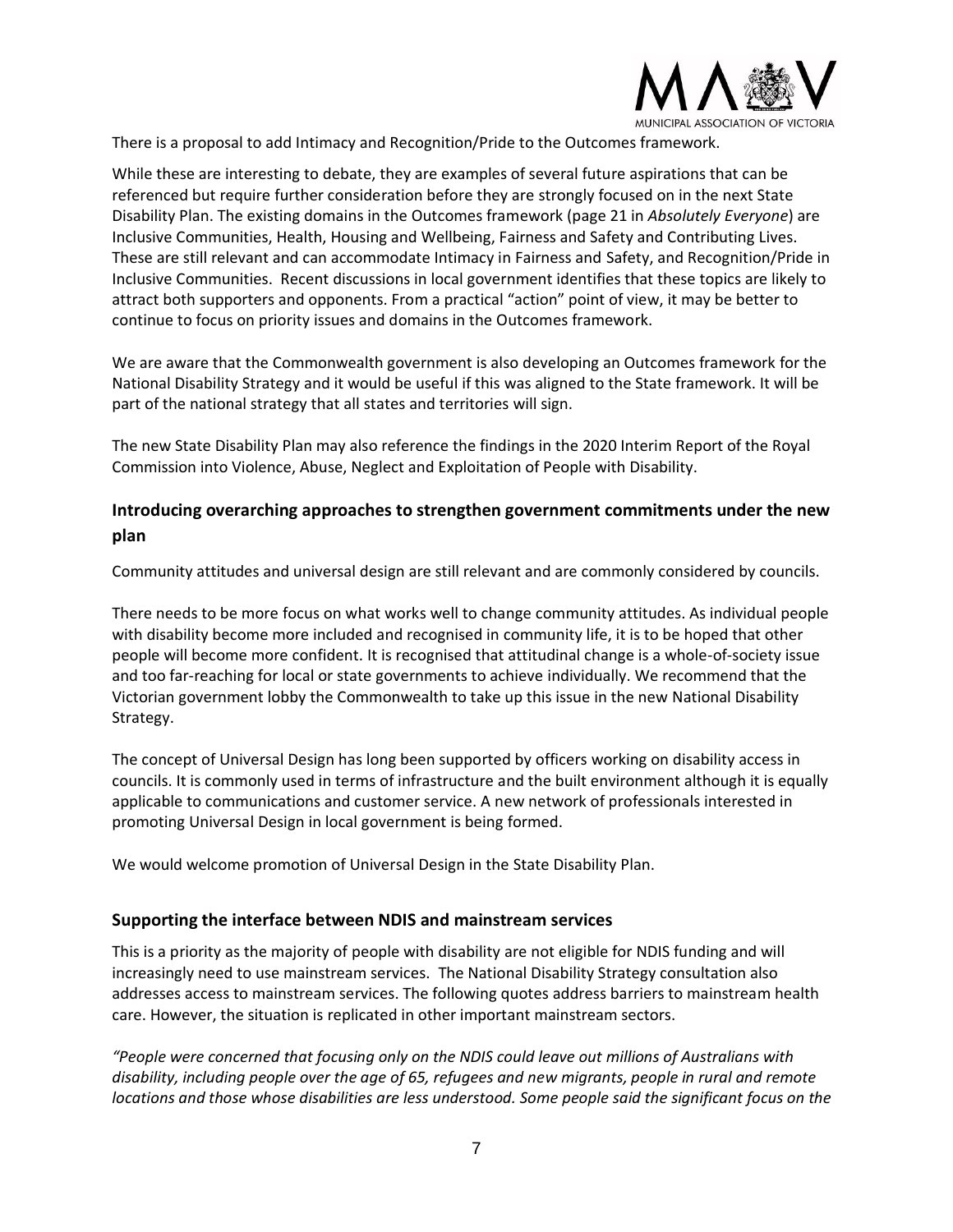

*NDIS over the past five years, while critically important, had shifted responsibility for provision of services and supports away from government and put the onus on individuals and families." Summary report - to help shape the next national disability strategy (beyond 2020)*

*"Based on the evidence, we found there has been and continues to be systemic neglect of people with cognitive disability in the health system" Royal Commission Interim Report 2020 p 267*

*"People with disability have also told us about barriers to accessing health care, including high costs, long waiting lists, physically inaccessible services and complex medical forms. Research by the AIHW suggests that a lack of timely, available, affordable and physically accessible services can be a barrier to basic health care for people with disability." Royal Commission Interim Report 2020 p 382*

*"In community workshops, many people raised issues with access to mainstream health services and hospitals, primarily related to physical access and having support workers available to assist through health and hospital experiences. There were also concerns about poor treatment by medical professionals in hospitals and health services. In this area, people said: □ more training for health professionals is required so that they better understand disability, including invisible disabilities □ access to health supports had worsened for people since the introduction of the NDIS due to a 'passing of the buck' between what is covered by health services and by the NDIS Consultation report - to help shape the next national disability strategy (beyond 2020) 39 Home □ improvement might happen through better recognising disability in hospital and health agreements between Commonwealth and state and territory governments. Summary report - to help shape the next national disability strategy (beyond 2020) p 38* 

Emergency Management is an area where a lot more work is needed by governments to ensure systems are inclusive of the needs of people with disability. This has been demonstrated in the recent COVID 19 response of the Victorian government but is known through previous emergencies including the bushfires in 2019. It is necessary to identify how the COVID lockdown has affected/changed people with disability and what can be done to support them and plan better for the future. Councils are well-placed to gather information, but not to assume responsibility for people with disability who need to be included in mainstream systems.

People with disability are overrepresented in the Justice System. We would like to see the State Disability Plan address this at a systemic level.

There is some confusion about the Victorian government's current and future role in disability access, inclusion and service provision now that the NDIS has been rolled out. It would be good if the State Disability Plan can identify the services that the state will continue to fund directly as well as the roles in access and inclusion.

## **Strengthening disability inclusion through the review of the** *Disability Act 2006*

The MAV's Policy and Advocacy Director is participating in the Disability Act Review Advisory Group.

We note the intention of the Review to seek input from people with disability across the state. We argue that most people (including council officers) do not have enough understanding of the existing legislation and the proposed changes to comment effectively. For this reason, we do not think the current State Disability Plan consultation can properly consult the community on the Review of the Disability Act 2006. We look forward to councils (and possibly Disability Advisory Committees and other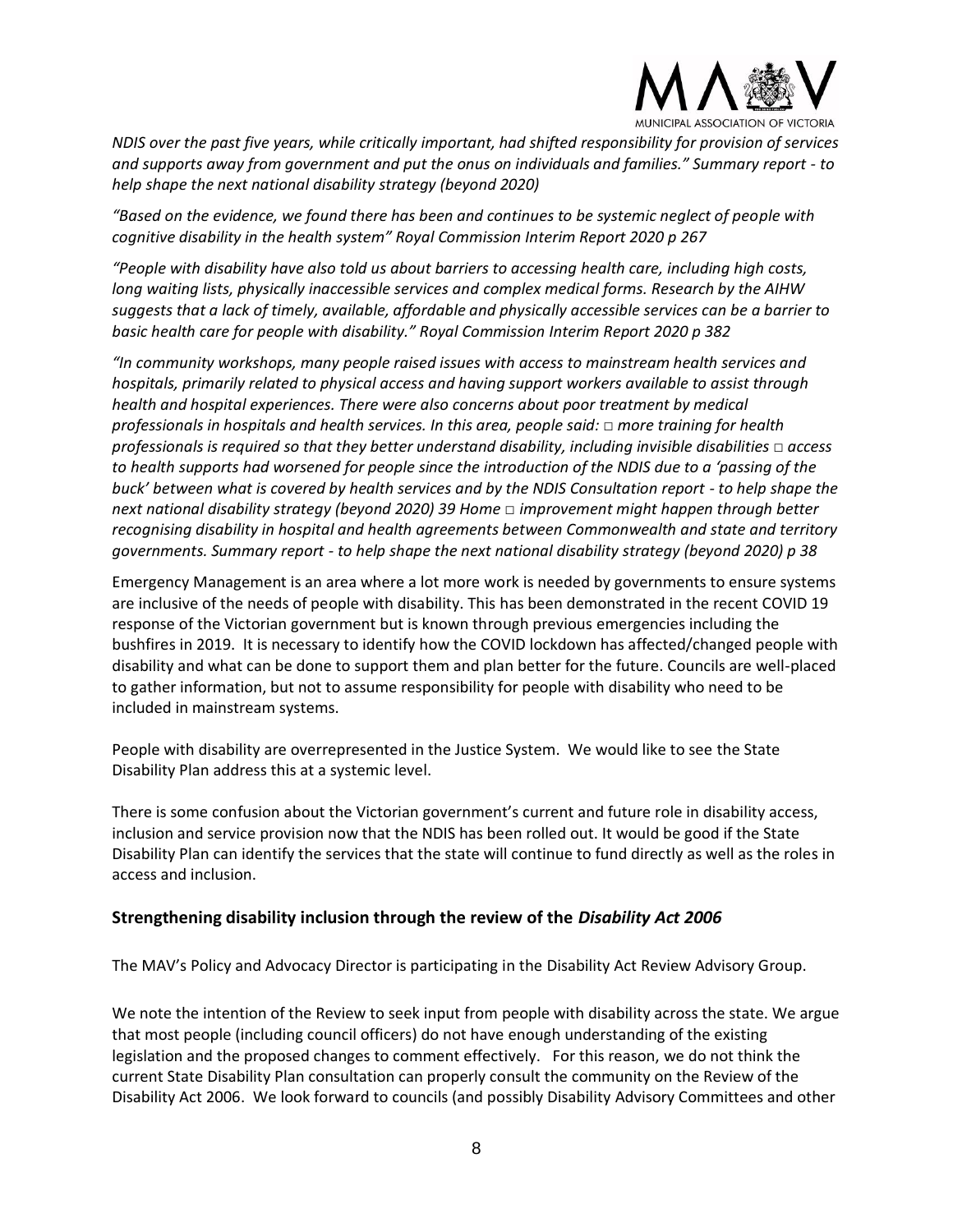

advice structures) being part of a future consultation on the Review that will be properly resourced and allow reasonable time for informed input.

## Recommendations:

The MAV recommends the following actions to support and strengthen the development of the new Victorian State Disability Plan and its effective implementation:

- 1. Local government's role and its potential for future involvement in disability access and inclusion be acknowledged, resourced, and supported by the Victorian government and featured in the new State Disability Plan
- 2. Councils tend to use a wide definition of disability and commonly include people with a psychosocial disability. It is important that the State Disability Plan explicitly includes these people, particularly as the transition to the NDIS caused new problems for people most likely to fall between the gaps in service systems
- 3. New Victorian government resourcing in disability employment and economic participation projects like the MAV Disability Employment and Economic Participation (DEEP) project would be welcomed by local government
- 4. The Victorian government needs to link the Victorian Disability Advisory Council with council Disability Advisory Committees and other advisory structures, including resourcing of the liaison process
- 5. Universal Design should be promoted through the State Disability Plan
- 6. The State Disability Plan should clarify the new role of the Victorian government in disabilityrelated activities and services following the transition to the NDIS, addressing the needs of the majority of people with disability who are not eligible for NDIS funding. Improving access to mainstream services is critical.
- 7. Victorian government continue to work with the Disability Act Review Advisory Group and involve local government when it rolls out its community consultation phase